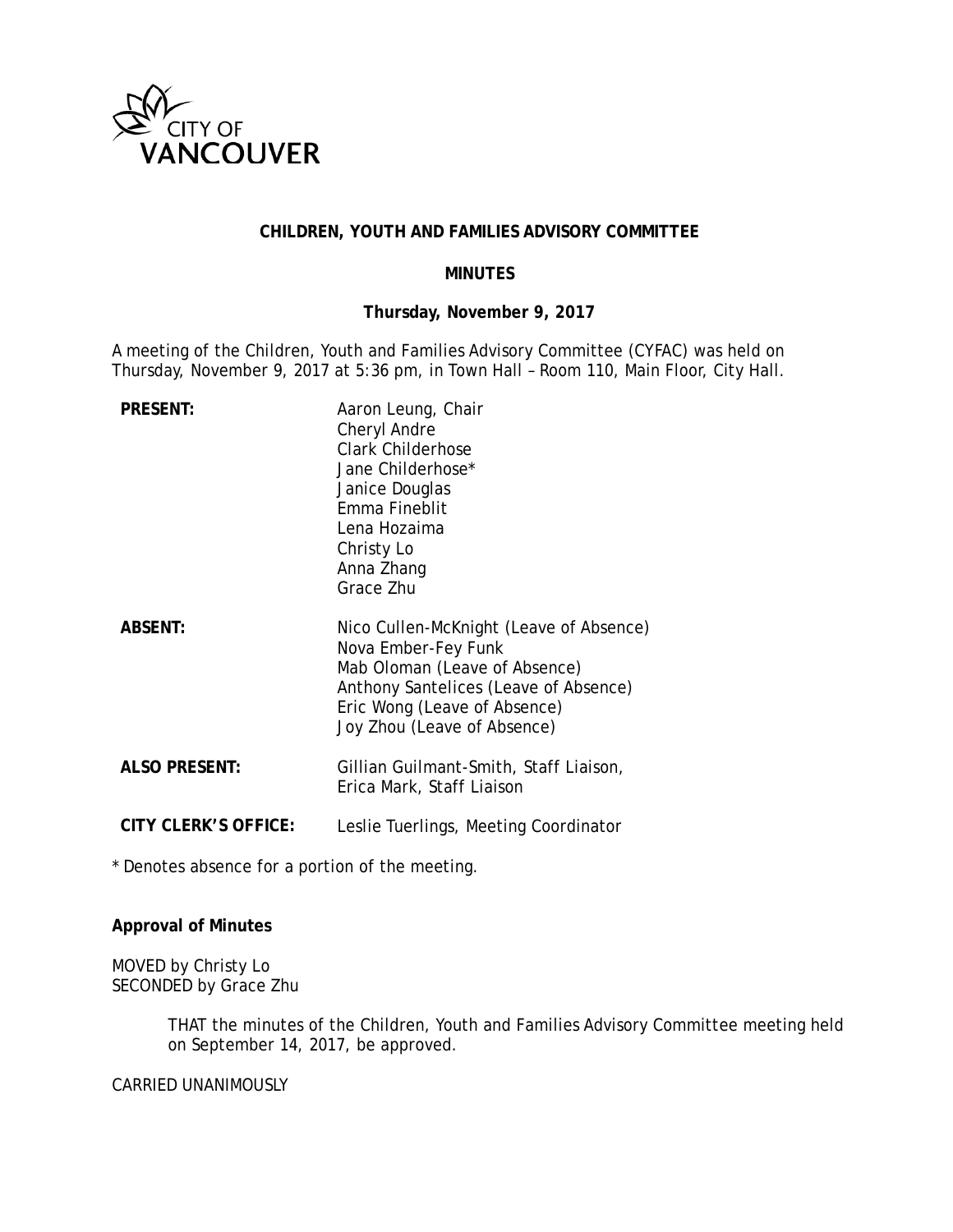### **Leave of Absence Requests**

MOVED by Janice Douglas SECONDED by Cheryl Andre

> THAT Nico Cullen-McKnight, Mab Oloman, Anthony Santelices, Eric Wong and Joy Zhou, be granted Leaves of Absence for this meeting.

### CARRIED UNANIMOUSLY

# **1. Millennium Line Broadway Extension: City of Vancouver Principles**

Ian MacPhee, Planner, Rapid Transit Office, provided an overview of the draft Millennium Line Broadway Extension principles and mitigation strategies, and responded to questions.

## **2. Arbutus Greenway Design Jam**

Akber Pabani, Project Engineer, Arbutus Greenway Project, and Danielle Enright, Clerk III, Arbutus Greenway Project, provided a presentation on the vision, consultation and long term plans for the Arbutus Greenway Project, and responded to questions.

## **3. Accessible Washrooms in Millennium Line Extension Stations**

MOVED by Janice Douglas SECONDED by Anna Zhang

> THAT the Children, Youth and Families Advisory Committee endorse the Seniors Advisory Committee's letter to Council dated July 17, 2017, regarding the installation of accessible washrooms in Millennium Line Broadway Extension stations.

FURTHER THAT the Children, Youth and Families Advisory Committee request that accessible public washrooms be installed in safe, carefully monitored locations.

### CARRIED UNANIMOUSLY

### **4. Public Education Priorities**

MOVED by Aaron Leung SECONDED by Christy Lo

#### WHEREAS

- 1. The Children, Youth and Families Advisory Committee supports quality public education for all of Vancouver's children and youth.
- 2. The residents of Vancouver elected a new School Board on October 14, 2017.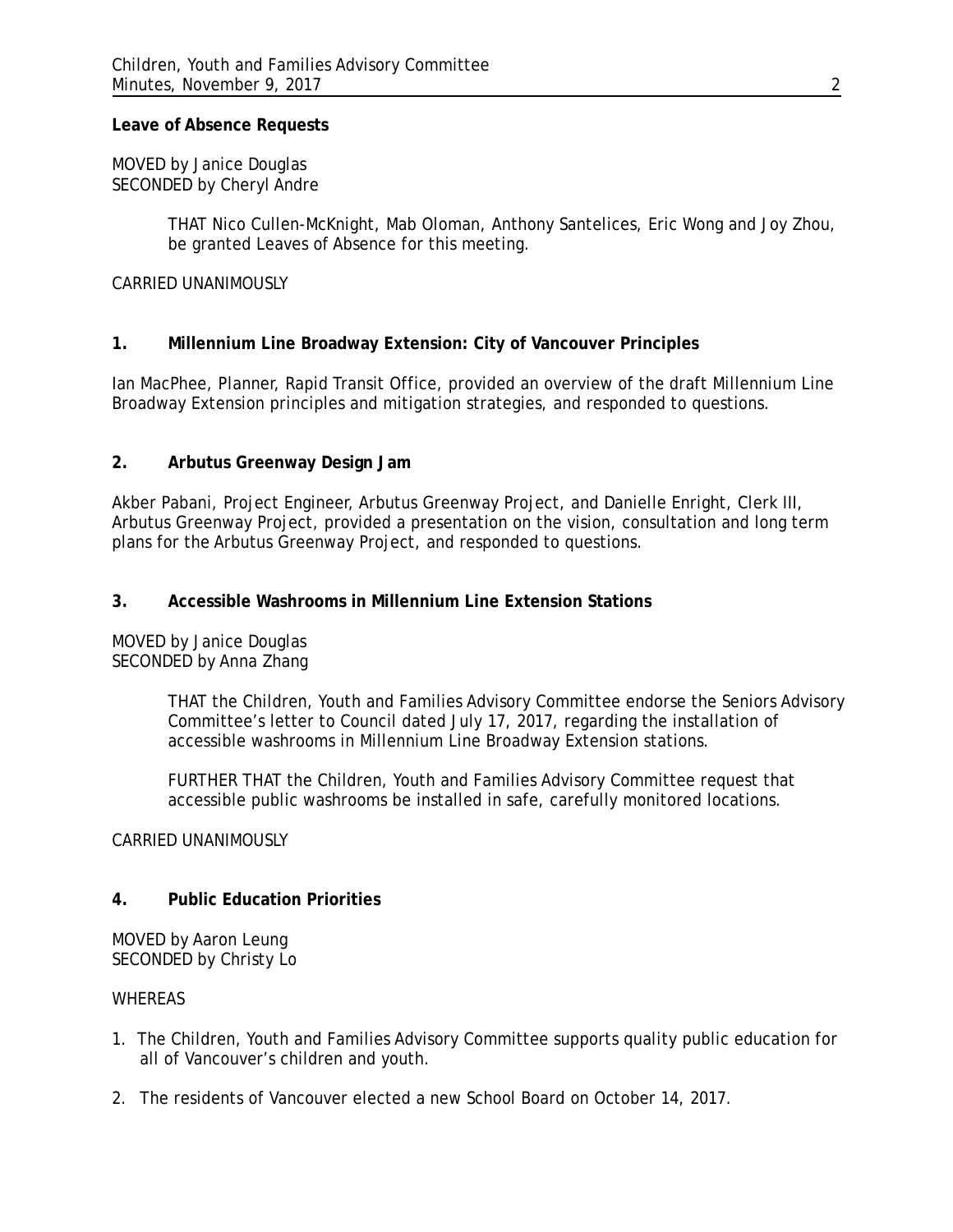3. The Children, Youth and Families Advisory Committee wishes to continue its public education advocacy work with the newly elected School Board.

## THEREFORE BE IT RESOLVED

A. THAT the Children, Youth and Families Advisory Committee send its congratulations to the newly elected School Board Trustees;

FURTHER THAT the Committee thank former School Board Trustees for their service to the community.

- B. THAT The Children, Youth and Families Advisory Committee call on the Vancouver Board of Education to appoint liaisons to all Civic Agencies and Advisory Committees, as soon as possible.
- C. THAT the Children, Youth and Families Advisory Committee reiterate its position on school closures, the disposal of public lands, government reports, the longrange facilities plan, capacity utilization, and public education funding;

FURTHER THAT the Committee send a letter to all Vancouver School Board Trustees and the Special Advisor outlining its position on these issues.

CARRIED UNANIMOUSLY (Jane Childerhose absent for the vote)

MOVED by Aaron Leung SECONDED by Christy Lo

### WHEREAS

- 1. The Children, Youth and Families Advisory Committee believes that advocacy is critical to supporting local students.
- 2. The Children, Youth and Families Advisory Committee supported the advocacy efforts of the previous Vancouver Board of Education.
- 3. The Children, Youth and Families Advisory Committee worked closely with Vancouver City Council to support access to public education for all of Vancouver's residents.

### THEREFORE BE IT RESOLVED

- A. THAT the Children, Youth and Families Advisory Committee call on the Vancouver School Board to continue its longstanding advocacy to support students.
- B. THAT the Children, Youth and Families Advisory Committee encourage Trustees to work on advocacy efforts in collaboration with relevant Civic Agencies and Advisory Committees.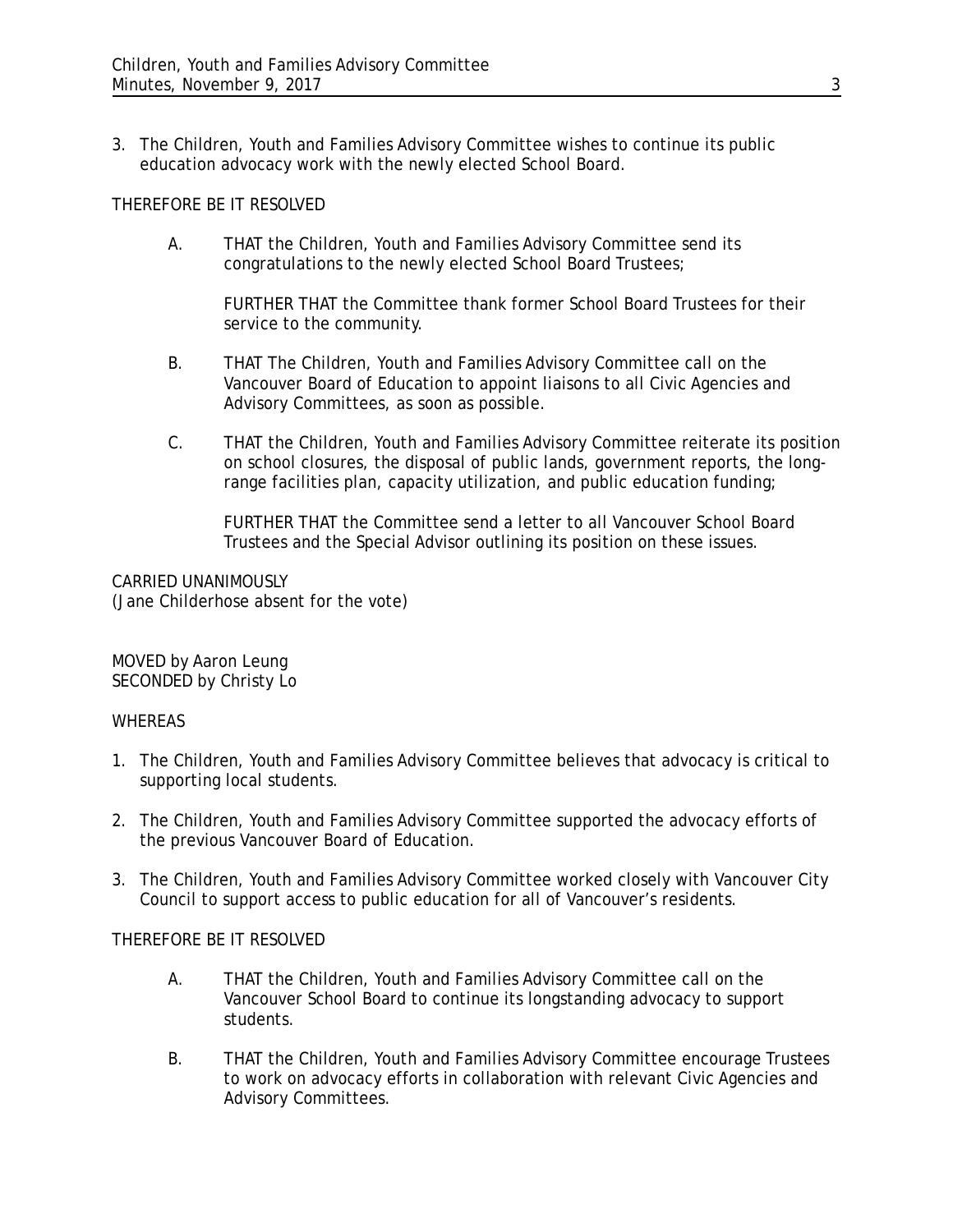C. THAT the Children, Youth and Families Advisory Committee call on the Vancouver Board of Education to continue to advocate for more funding from the Provincial Government for Vancouver schools and expediting seismic upgrade projects for the safety of all students including improvements to accessibility for disabled students.

CARRIED UNANIMOUSLY (Jane Childerhose absent for the vote)

## **5. Approval of 2018 Meeting Schedule**

MOVED by Cheryl Andre SECONDED by Christy Lo

> THAT the Children, Youth and Families Advisory Committee approve the 2018 meeting dates, as circulated.

CARRIED UNANIMOUSLY (Jane Childerhose absent for the vote)

**6. New Business**

# **a) Housing**

MOVED by Janice Douglas SECONDED by Lena Hozaima

### WHEREAS

- 1. The Children, Youth and Families Advisory Committee contend that vibrant communities must include livable spaces for children and families.
- 2. On March 24, 1992, in recognition of this, City Council adopted the document Guidelines for High Density Living for Families with Children which subsequently have been neither updated nor revised.
- 3. Council has increased the required percentage of 2 and 3 bedroom units, but has not provided policy guidelines to ensure these units have minimum standards for bedroom sizes, enough shared space for parents and children, and good access to air and sunlight.
- 4. The City is currently undergoing an overarching Housing Reset that will include families, in partnership with community members, local stakeholders, and Advisory Bodies .

# THEREFORE BE IT RESOLVED

THAT the Children, Youth and Families Advisory Committee ask Council to direct staff to work with relevant Advisory Committees and Civic Agencies on updating the High Density Guidelines for Families with Children as a part of the Housing Vancouver Strategy to include recommendations regarding: